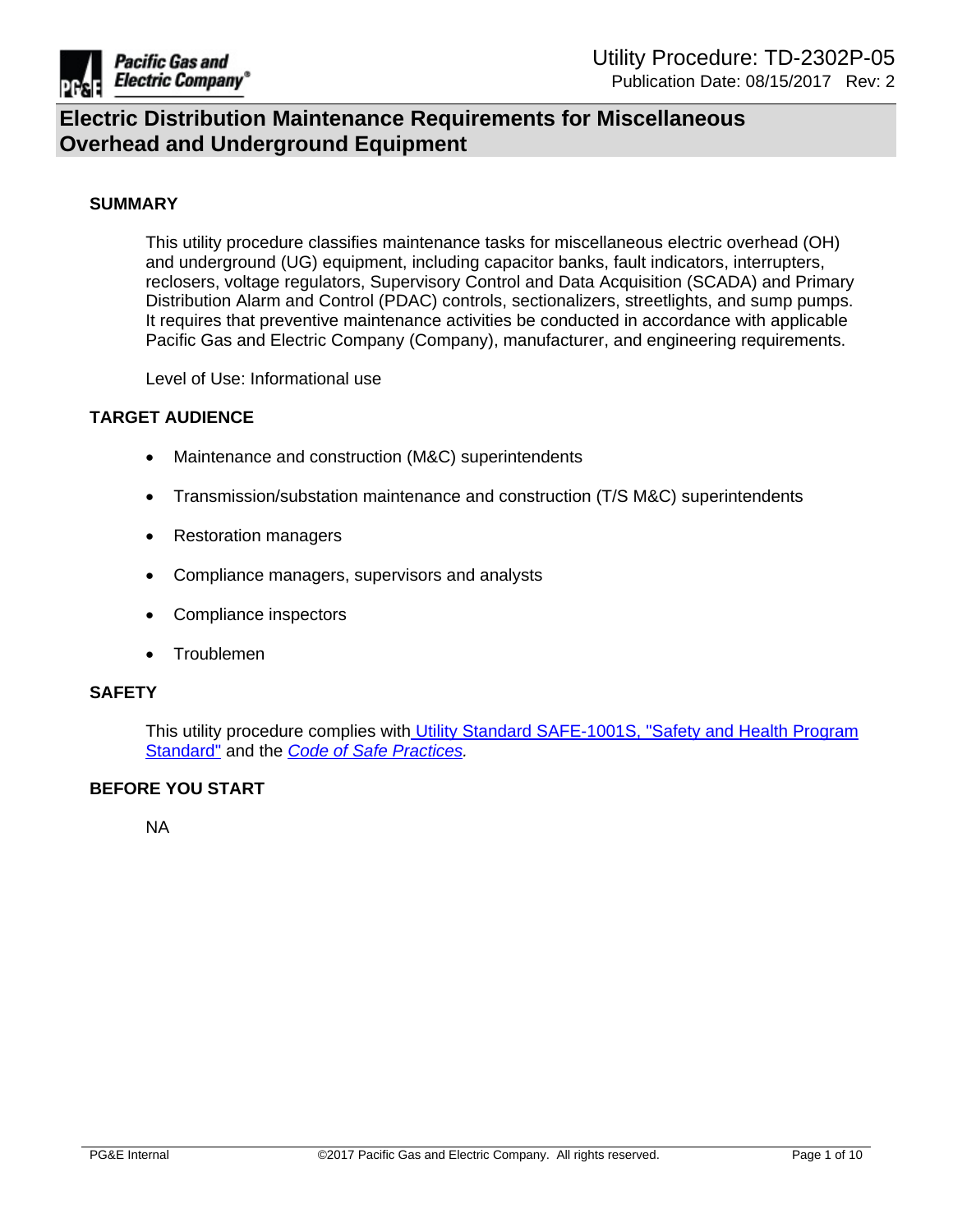

## **TABLE OF CONTENTS**

| <b>SUBSECTION TITLE</b> |                                                                 | <b>PAGE</b> |
|-------------------------|-----------------------------------------------------------------|-------------|
|                         |                                                                 |             |
| 2                       | Inspection and Testing Intervals and Included Procedures3       |             |
| 3                       |                                                                 |             |
| 4                       |                                                                 |             |
| 5                       |                                                                 |             |
| 6                       |                                                                 |             |
|                         |                                                                 |             |
| 8                       | Requirements for Equipment That Cannot be Accessed or Located 5 |             |
| 9                       |                                                                 |             |
| 10                      |                                                                 |             |
| 11                      |                                                                 |             |

## **PROCEDURE STEPS**

## <span id="page-1-0"></span>**1 General Information**

- 1.1 This document contains requirements and procedures for testing, inspecting, and maintaining certain electric OH and UG equipment. These procedures were developed as key elements in a preventive maintenance program and are based on manufacturers' recommendations, industry standards, and past service history.
- <span id="page-1-1"></span>1.2 For more information about the process and the roles of each department, REFER to the following job aids:
	- [TD-2305M-JA02,](https://edrm.comp.pge.com/D2/?docbase=pge_ecm&commandEvent=D2_ACTION_CONTENT_VIEW&locateDql=pge_document(all)%20where%20i_chronicle_id%20=) "Overhead Inspection"
	- [TD-2305M-JA03,](https://edrm.comp.pge.com/D2/?docbase=pge_ecm&commandEvent=D2_ACTION_CONTENT_VIEW&locateDql=pge_document(all)%20where%20i_chronicle_id%20=) "Underground Inspection"
	- [TD-2305M-JA08,](https://edrm.comp.pge.com/D2/?docbase=pge_ecm&commandEvent=D2_ACTION_CONTENT_VIEW&locateDql=pge_document(all)%20where%20i_chronicle_id%20=) "High Voltage Sign Requirements"
	- [TD-2305M-JA09,](https://edrm.comp.pge.com/D2/?docbase=pge_ecm&commandEvent=D2_ACTION_CONTENT_VIEW&locateDql=pge_document(all)%20where%20i_chronicle_id%20=) "Assessing Underground Primary Enclosure Covers"
	- [TD-2305M-JA12,](https://edrm.comp.pge.com/D2/?docbase=pge_ecm&commandEvent=D2_ACTION_CONTENT_VIEW&locateDql=pge_document(all)%20where%20i_chronicle_id%20=) "Overhead Clearance Evaluation"
	- [JA\\_100399,](https://sps.utility.pge.com/sites/eoEDM/EDPM/2011%20EDPM%20Manual/EC%20Photo%20Capture%20Process-Field%20(Rev%20E1%2002032014).pptx) "Photo Capture Process Field"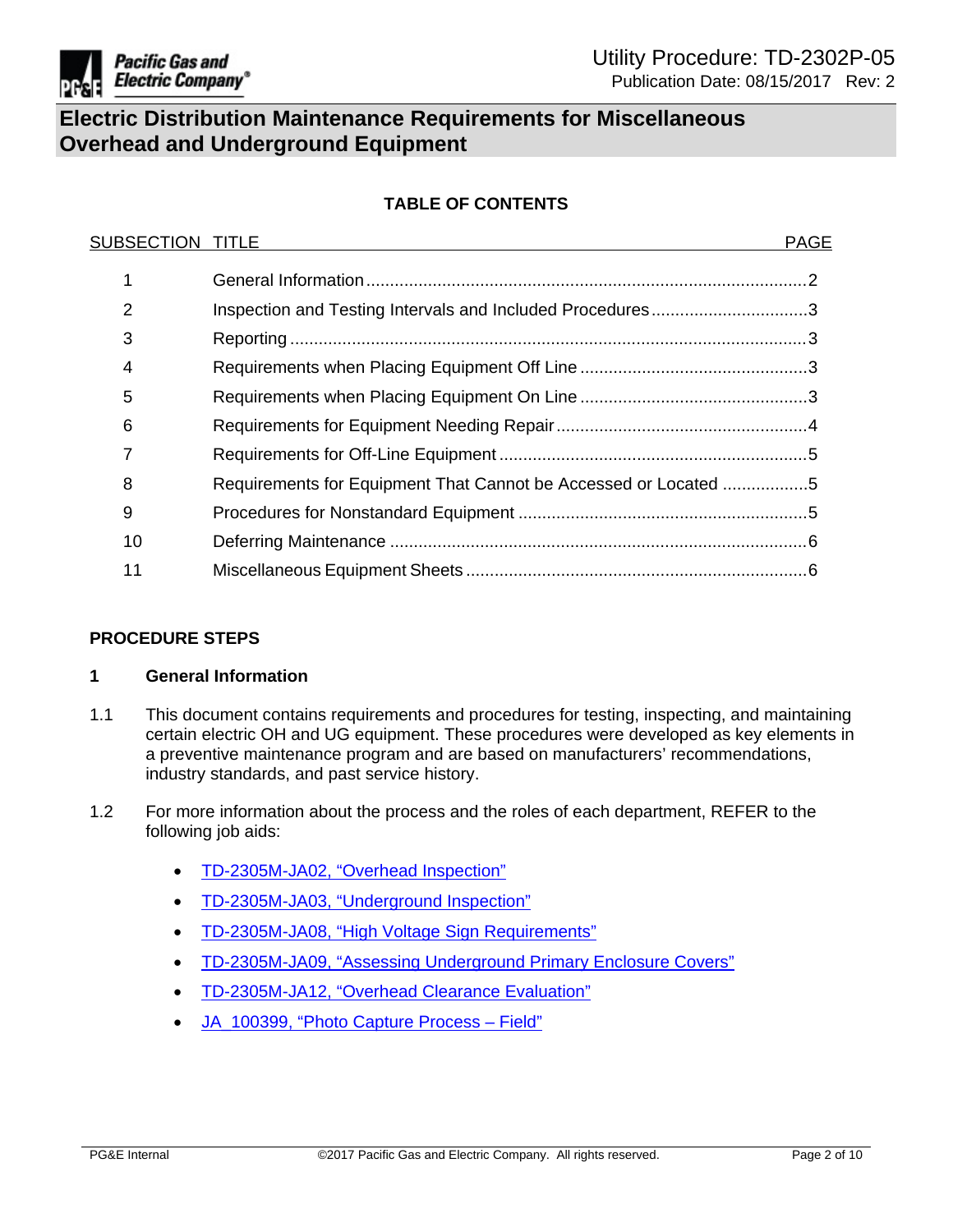

## **2 Inspection and Testing Intervals and Included Procedures**

- 2.1 [Table](#page-6-0) 1 on Page 7 summarizes the specific intervals for inspecting and testing the equipment covered in this document. Diagnostic tests and inspections are performed together at the same time intervals.
- 2.2 [Section](#page-5-0) 11, "Miscellaneous Equipment Sheets" on Page 6, lists the detailed procedures included in Attachment 1, "Equipment Sheets for [Miscellaneous](https://edrm.comp.pge.com/D2/?docbase=pge_ecm&commandEvent=D2_ACTION_CONTENT_VIEW&locateDql=pge_document(all)%20where%20i_chronicle_id%20=) OH and UG Equipment."

## <span id="page-2-0"></span>**3 Reporting**

- 3.1 The qualified Company representative (QCR) performing the diagnostic testing and inspection must DOCUMENT the results on the appropriate test reports, in the following manner:
	- WRITE all documentation entries in non-erasable ink.
	- IF equipment, including equipment not requiring a test report, has been identified as damaged, inoperative, or in an abnormal condition,

THEN COMPLETE an electric corrective (EC) notification in SAP AND REPORT inoperative equipment conditions to the appropriate control center operator, who must ENTER the equipment in the Integrated Logging Information System (ILIS).

- 3.2 The Restoration Dispatch Manager must PERFORM the following tasks:
	- ENSURE timely completion of the inspection records in the Field Automation System (FAS) by Restoration Troublemen.
	- RETAIN records of the completion of line recloser, capacitors, voltage regulators, and SCADA equipment tests in FAS for access through SAP and Business Objects.
	- SUBMIT records listing all cannot get ins (CGIs) and untestable results at the end of each quarter to the restoration managers and the distribution engineering manager.
- 3.3 The restoration managers must ENSURE accuracy of the inspection records.

### <span id="page-2-1"></span>**4 Requirements when Placing Equipment Off Line**

No testing is required when the only action being performed is to take equipment off line.

## <span id="page-2-2"></span>**5 Requirements when Placing Equipment On Line**

<span id="page-2-3"></span>PERFORM an operational test whenever equipment covered in this document is placed in service. However, a test report is not required until the equipment's next test/inspection cycle, unless the equipment has been on the Critical Operating Equipment (COE) list and is being placed back in service after repairs or replacement. SEE [Section](#page-3-1) 6 on Page4 and [Section](#page-3-0) 7 on Page 5.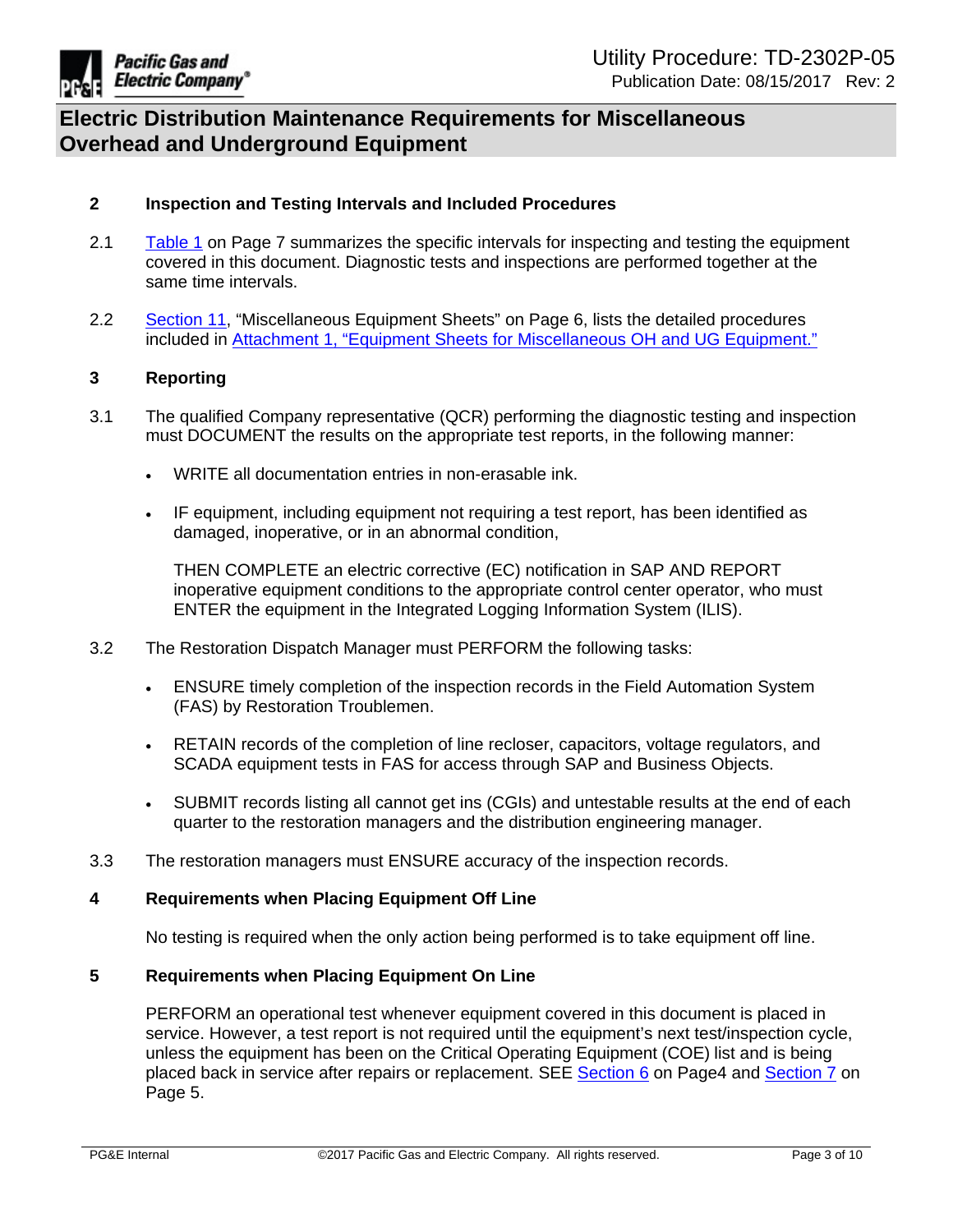

## **6 Requirements for Equipment Needing Repair**

6.1 Equipment on the COE List

<span id="page-3-1"></span>Routine scheduled testing is not required for equipment already on the COE list in the calendar year of the scheduled test.

- 6.2 Equipment not yet on the COE List
	- 1. IF, during an inspection, equipment is found to need repairs and is not yet on the COE list,

THEN the inspector must TAKE the following actions:

- a. ASK the control center operator to assign a COE numbered pin to mark the location on maps.
- b. CREATE an S6 notification, OR PROVIDE the information to the control center operator so the operator can create the S6 notification.
- c. COMPLETE the following fields in the mobile inspection application for the specific equipment:
	- 1) SELECT the checkbox labeled "Test could not be completed. Provide explanation in Comments section above."
	- 2) ENTER the COE pin number in the boxes provided to obtain the S6 notification number if not already obtained from the control center operator.
	- 3) ENTER the inspector's local area network identification (LAN ID) AND the date in the boxes provided.
- d. After being notified by the inspector that the equipment needs repairs, the compliance supervisor must INDICATE on the master spreadsheet (in the applicable notebook) that the equipment is now on the COE list.
- e. Once repairs have been completed, an operational test is required at the time the equipment is placed back in service. However, a test report is not required until the equipment's next test/inspection cycle.

## <span id="page-3-0"></span>**7 Requirements for Off-Line Equipment**

IF, at the time of a scheduled inspection or test, the equipment is off line per instructions from the distribution operations engineer, the distribution planning engineer, or the control center operator,

THEN a test report is not required. The compliance supervisor must DOCUMENT on the master spreadsheet that the equipment is off line per instructions from the control center operator, distribution operations engineer, or distribution planning engineer.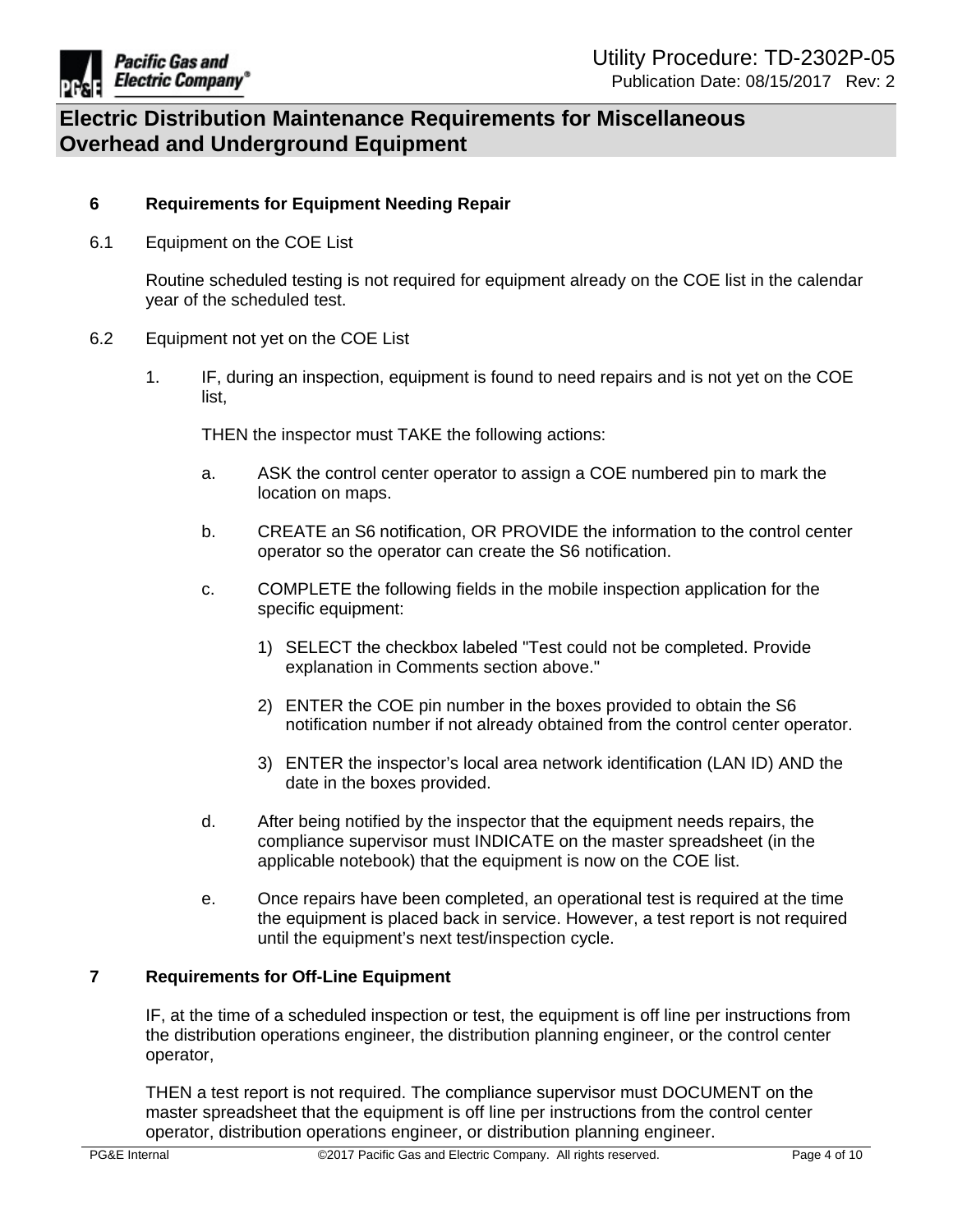

### <span id="page-4-0"></span>**8 Requirements for Equipment That Cannot be Accessed or Located**

IF equipment cannot be located in the place indicated on the associated circuit map OR IF it cannot be accessed safely to perform a required test or inspection,

THEN the QCR must TAKE the following actions:

- 1. CHECK the appropriate box on the test report form to indicate that test or inspection could not be completed.
- 2. SUBMIT the test report to the local compliance group.
- 3. For access issues, SUBMIT an EC notification.

#### <span id="page-4-1"></span>**9 Procedures for Nonstandard Equipment**

- 9.1 Only equipment that has been reviewed and approved for installation or pilot test by the appropriate electric distribution standards engineers may be purchased and installed.
- 9.2 IF nonstandard equipment is installed, or if unapproved equipment was installed previously,

THEN the director responsible for area operations, maintenance, and construction (M&C) is responsible for ensuring that inspection and maintenance procedures are written consistent with the manufacturer's recommendations and Company practices.

- 1. SEND copies of these inspection and maintenance procedures, approved by the area M&C director, to the directors responsible for electric transmission and distribution (T&D) engineering and electric distribution maintenance.
- <span id="page-4-2"></span>2. MAINTAIN nonstandard equipment on the same cycle as similar standard equipment unless deferred in accordance with Utility Standard TD-2302S, "Electric [Distribution](http://www/techlib/default.asp?body=manuals/uo_standards/s2302.htm) Maintenance [Requirements](http://www/techlib/default.asp?body=manuals/uo_standards/s2302.htm) for Overhead and Underground Equipment."

#### **10 Deferring Maintenance**

<span id="page-4-3"></span>For deferment procedures, SEE Section 2 of Utility Standard [TD-2302S.](http://www/techlib/default.asp?body=manuals/uo_standards/s2302.htm)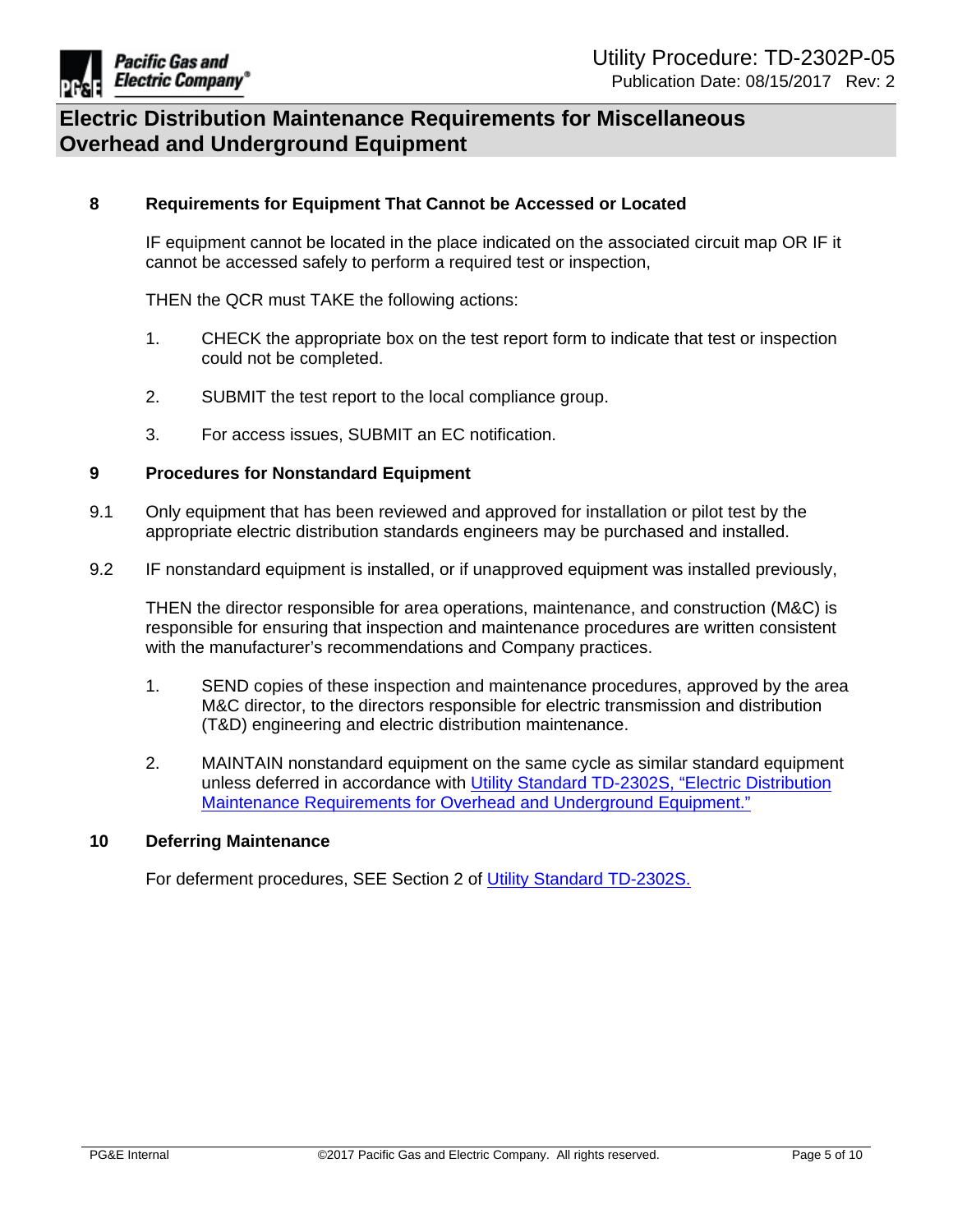

## **11 Miscellaneous Equipment Sheets**

<span id="page-5-0"></span>Attachment 1, "Equipment Sheets for [Miscellaneous](https://edrm.comp.pge.com/D2/?docbase=pge_ecm&commandEvent=D2_ACTION_CONTENT_VIEW&locateDql=pge_document(all)%20where%20i_chronicle_id%20=) OH and UG Equipment," contains equipment sheets for the equipment listed in [Table](#page-6-0) 1 on Page 7. The equipment sheets provide a description of the equipment and its function(s), safety precautions, installation procedures, inspection and testing intervals and procedures, preventive maintenance tasks, and references for more information.

The following is a list of the equipment sheets in this utility procedure:

- Capacitor Banks Pad-Mounted or Overhead, Fixed or Switched
- Fault Indicators Underground Manual-Reset and Automatic-Reset
- Interrupter, Underground Subsurface, Pad-Mounted, and Vault-Type
- Recloser Overhead Hydraulic; Electronic Form 3A; and Microprocessor Form 4C and Form 6
- Voltage Regulators, Overhead
- SCADA/PDAC Equipment
- Sectionalizers, Overhead Hydraulic and Electronic
- Streetlights
- Sump Pump, Manhole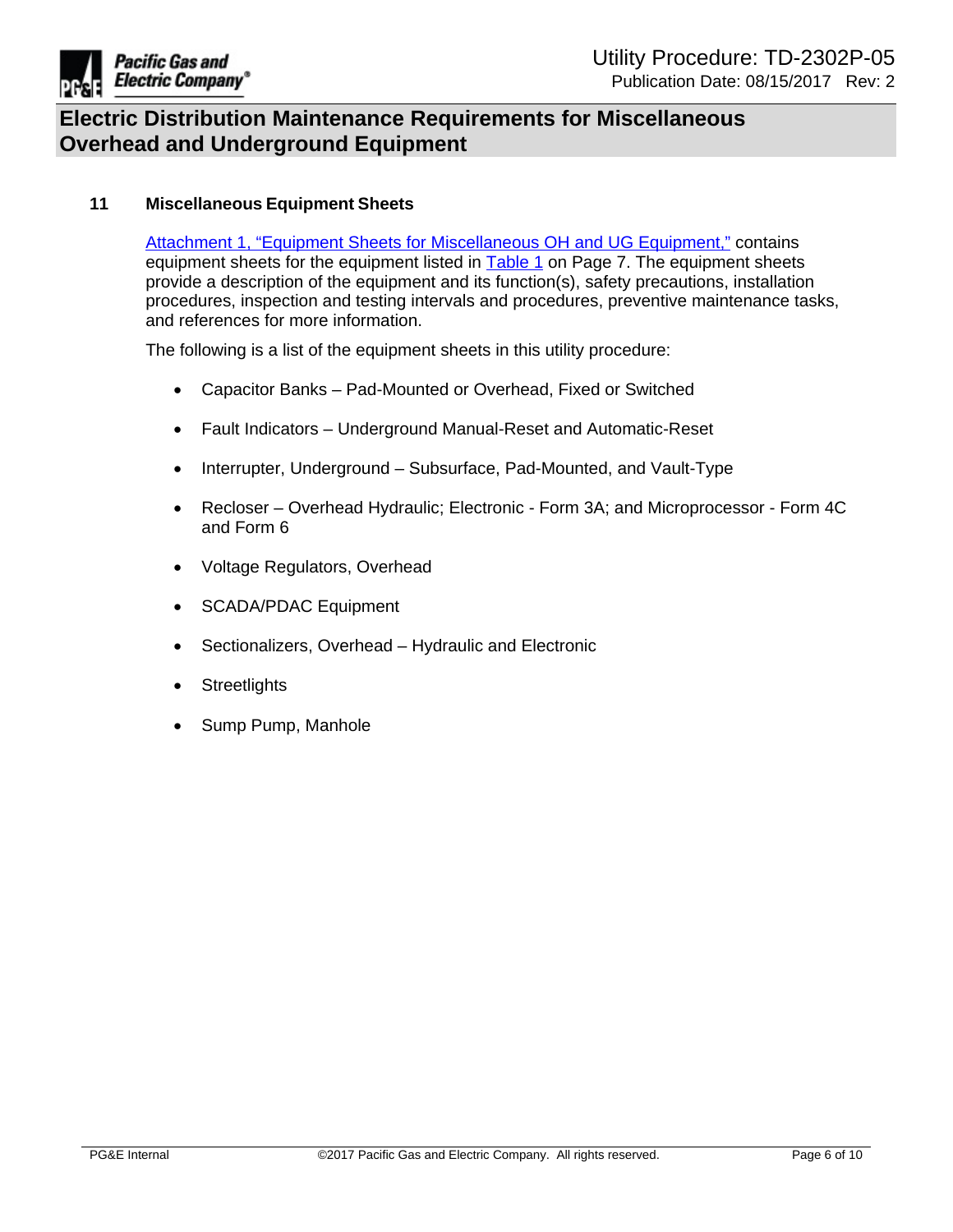

### <span id="page-6-0"></span>**Table 1. Miscellaneous Equipment Testing Intervals**\*\*

|                      | <b>Facilities</b>                                                                             | Intervals ** |                 |             | <b>Comments</b> |                                                                                      |
|----------------------|-----------------------------------------------------------------------------------------------|--------------|-----------------|-------------|-----------------|--------------------------------------------------------------------------------------|
|                      |                                                                                               | Quarterly    | Twice<br>Yearly | Yearly      | As<br>Needed    |                                                                                      |
| <b>Miscellaneous</b> | Capacitor banks, pad-mounted or<br>overhead (OH), fixed or switched                           |              |                 | T/I         |                 |                                                                                      |
|                      | Fault indicators, UG or OH, manual-<br>reset and automatic reset                              |              |                 | ı           | T               | Testing on a 3-year cycle.                                                           |
|                      | Interrupters, UG - subsurface,<br>pad-mounted, and vault-type                                 |              |                 |             | T/I             | Pre-installation testing.<br>Visual inspection on a<br>3-year cycle.                 |
|                      | Reclosers, OH - hydraulic, electronic<br>and microprocessor                                   |              |                 | T/I         |                 |                                                                                      |
|                      | Voltage regulators, OH                                                                        |              |                 | $\mathbf T$ |                 |                                                                                      |
|                      | Supervisory Control and Data<br>Acquisition (SCADA)/Primary<br>Distribution Alarm and Control |              |                 | т           |                 |                                                                                      |
|                      | Sectionalizers, OH - hydraulic and<br>electronic                                              |              |                 |             |                 | Inspect from bucket truck<br>10 years after being<br>installed new or<br>overhauled. |
|                      | Streetlights                                                                                  |              |                 |             |                 | 5-year replacement cycle.                                                            |
|                      | Sump pumps, manhole                                                                           |              |                 |             |                 |                                                                                      |

 $I =$  Inspect

 $T = Test$ 

\*\* = Increased inspection/testing intervals subject to local engineering input

## **END of Instructions**

## **DEFINITIONS**

NA

### **IMPLEMENTATION RESPONSIBILITIES**

NA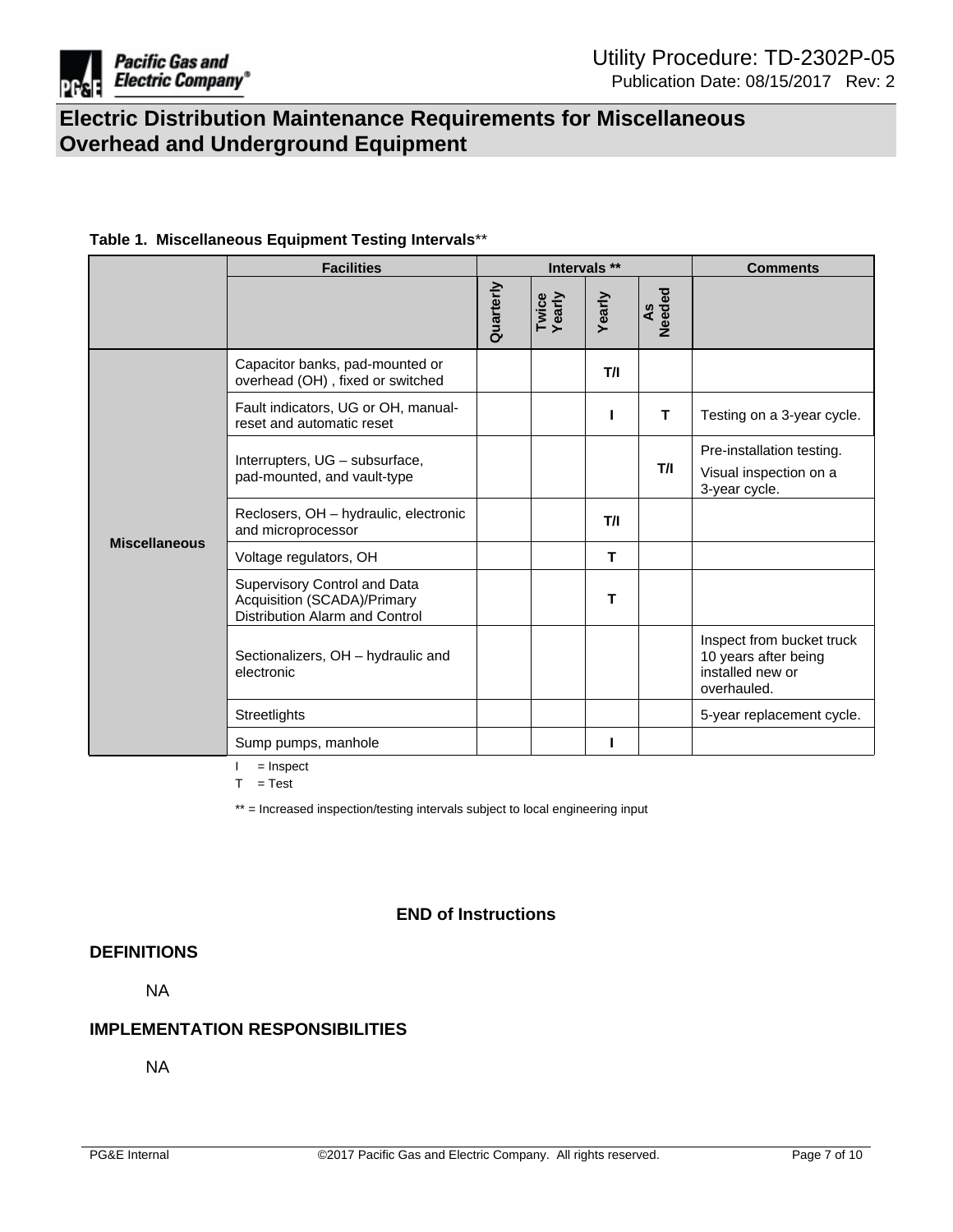

## **GOVERNING DOCUMENT**

Utility Standard TD-2302S, "Electric Distribution Maintenance [Requirements](http://www/techlib/default.asp?body=manuals/uo_standards/s2302.htm) for Overhead and [Underground](http://www/techlib/default.asp?body=manuals/uo_standards/s2302.htm) Equipment"

## **COMPLIANCE REQUIREMENT / REGULATORY COMMITMENT**

NA

### **REFERENCE DOCUMENTS**

**Developmental References:**

NA

#### **Supplemental References:**

*Code of Safe [Practices](http://pgeatwork/SHC/ToolsResources/Manuals/Pages/CSP.aspx)*

Numbered Document 015237, "Regulator Platform [Installation"](http://wwwedm3/cgi-bin/getdocTDM.asp?itemid=981530049)

Numbered Document 015238, "Feeder Voltage Regulator [Installations](http://wwwedm3/cgi-bin/getdocTDM.asp?itemid=981560010) – [Pole-Bolted"](http://wwwedm3/cgi-bin/getdocTDM.asp?itemid=981560010)

Numbered Document 015239, ["Distribution](http://wwwedm3/cgi-bin/getdocTDM.asp?itemid=981530050) Voltage Regulators and Boosters"

Numbered Document 028425, ["Capacitors](http://wwwedm3/cgi-bin/getdocTDM.asp?itemid=981550009) for Distribution Lines"

Numbered Document 038005, "Automatic [Sectionalizers](http://wwwedm3/cgi-bin/getdocTDM.asp?itemid=981530057) for Overhead Distribution Lines"

Numbered Document 039586, ["Application](http://wwwedm3/cgi-bin/getdocTDM.asp?itemid=981550010) and Control of Capacitors on Distribution Lines"

Numbered Document 054438, ["Installation](http://wwwedm3/cgi-bin/getdocTDM.asp?itemid=993130048) of Wiring for Lighting and Auxiliary Equipment in Vaults and [Manholes"](http://wwwedm3/cgi-bin/getdocTDM.asp?itemid=993130048)

Numbered Document 061683, "Fault Indicators for [Underground](http://wwwedm3/cgi-bin/getdocTDM.asp?itemid=981900032) Application"

Numbered Document 064048, ["Application](http://wwwedm3/cgi-bin/getdocTDM.asp?itemid=981550048) and Installation of Overhead Fault Indicators"

Numbered Document 066199, "Installing Automatic Circuit Reclosers on [Distribution](http://wwwedm3/cgi-bin/getdocTDM.asp?itemid=981600037) Lines"

Numbered Document 066200, "Overhead Capacitor Bank [Installations"](http://wwwedm3/cgi-bin/getdocTDM.asp?itemid=981600028)

Utility Standard [SAFE-1001S,](http://wwwedm3/cgi-bin/getdocTDM.asp?itemid=005608094) "Safety and Health Program Standard"

Utility Standard [TD-2309S,](https://edrm.comp.pge.com/D2/?docbase=pge_ecm&commandEvent=D2_ACTION_CONTENT_VIEW&locateDql=pge_document(all)%20where%20i_chronicle_id%20=) "Street and Outdoor Lighting"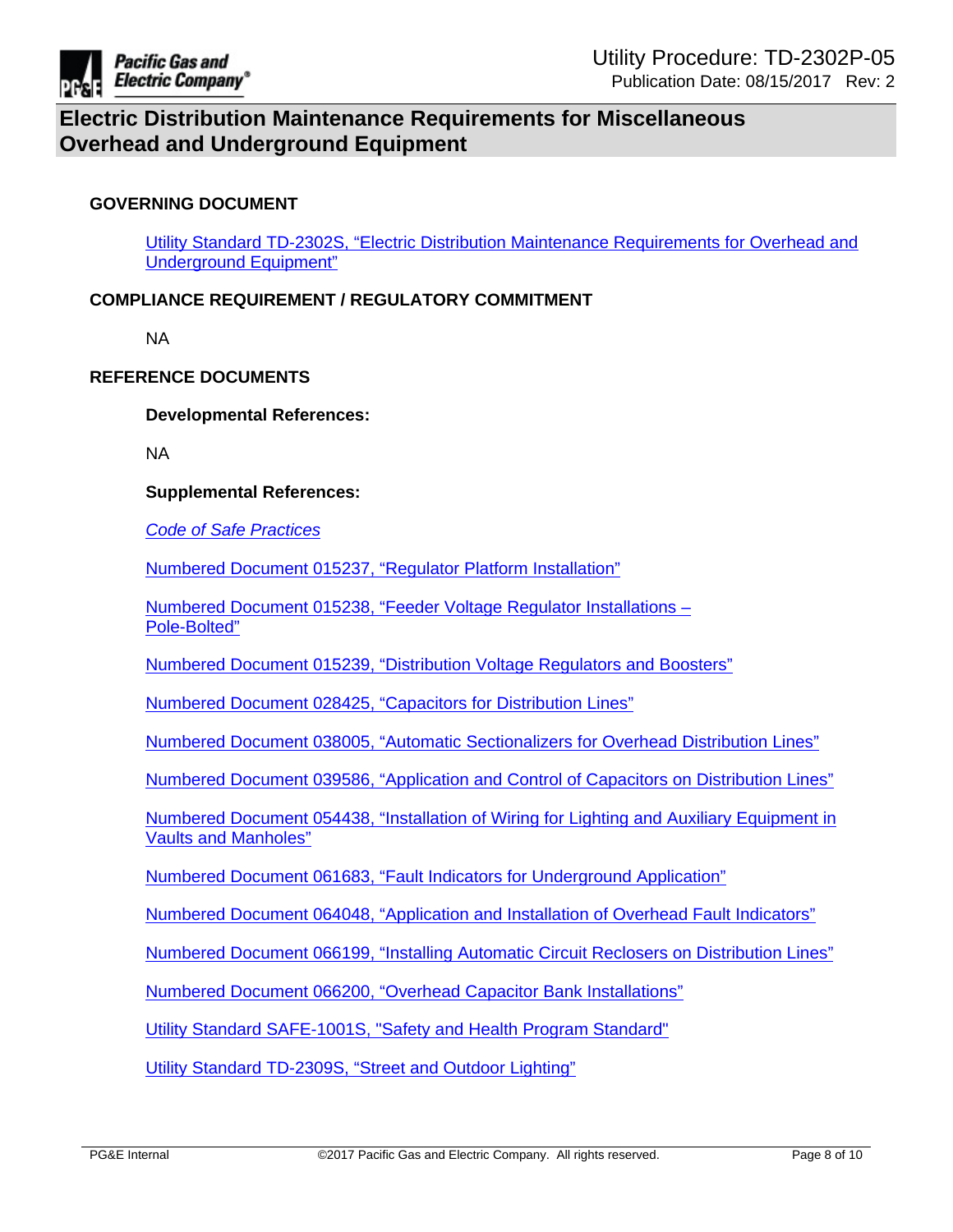

#### **APPENDICES**

NA

### **ATTACHMENTS**

Attachment 1, "Equipment Sheets for [Miscellaneous](https://edrm.comp.pge.com/D2/?docbase=pge_ecm&commandEvent=D2_ACTION_CONTENT_VIEW&locateDql=pge_document(all)%20where%20i_chronicle_id%20=) OH and UG Equipment"

#### **DOCUMENT RECISION**

This document cancels and supersedes Utility Procedure TD-2302P-05, "Electric Distribution Maintenance Requirements for Miscellaneous Overhead and Underground Equipment," Rev. 1, issued 02/15/2017.

#### **DOCUMENT APPROVER**

Rudy Movafagh, Manager

#### **DOCUMENT OWNER**

Rudy Movafagh, Manager

#### **DOCUMENT CONTACT**

Ryan Kowdley, Senior Electric Distribution Engineer